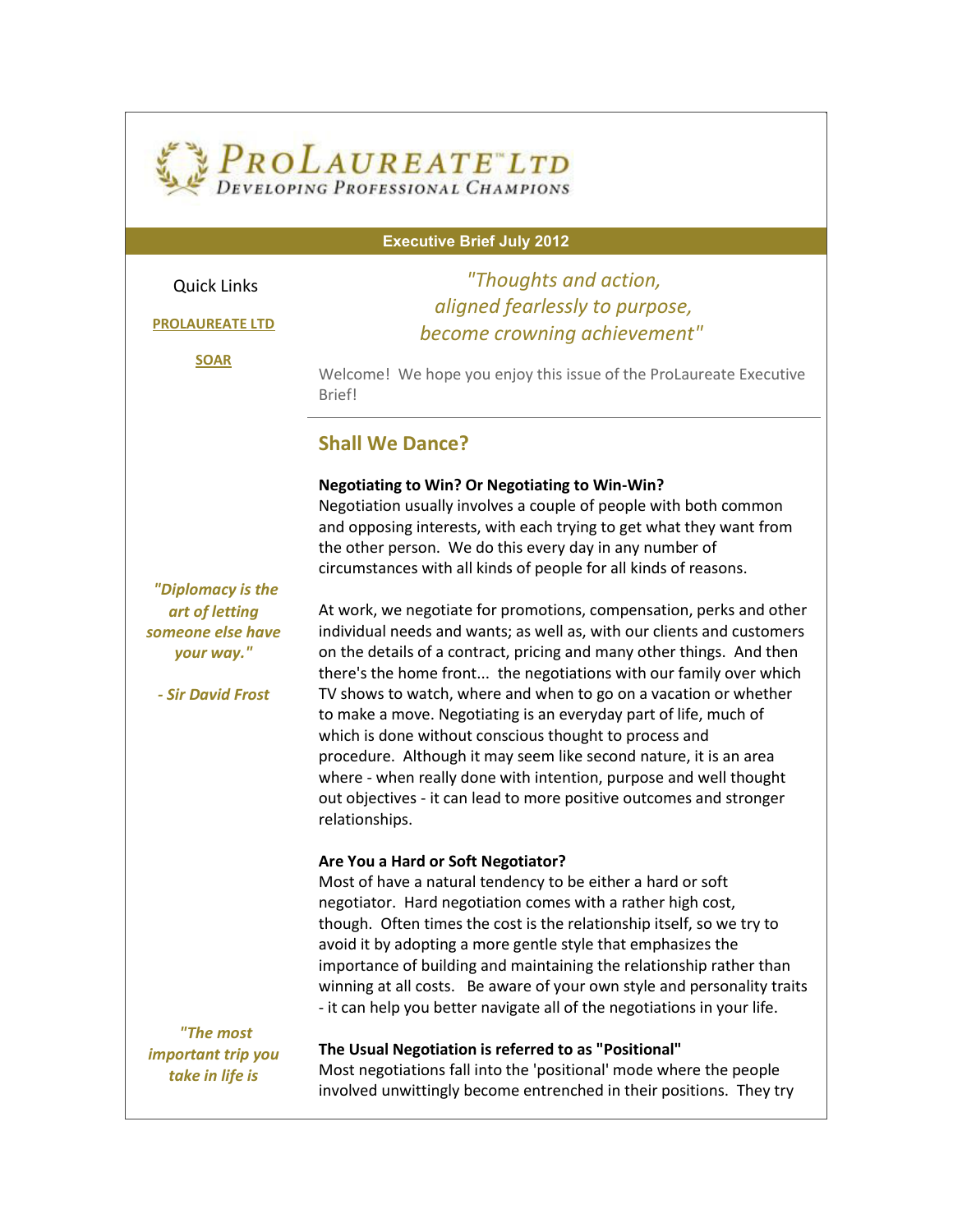| meeting people<br>half way."<br>- Henry Boyle                                                                           | to reach a compromise that's as close as possible to their original goal<br>which means they are negotiating based upon their position - and not<br>the win/win.                                                                                                                                                                                                                                                                                                                                                                                  |
|-------------------------------------------------------------------------------------------------------------------------|---------------------------------------------------------------------------------------------------------------------------------------------------------------------------------------------------------------------------------------------------------------------------------------------------------------------------------------------------------------------------------------------------------------------------------------------------------------------------------------------------------------------------------------------------|
| "Negotiation in the<br>classic diplomatic<br>sense assumes<br>parties more<br>anxious to agree<br>than to<br>disagree." | Picture a toddler having a temper tantrum - these are toughest<br>positional negotiators we know!. The child knows his position (he<br>wants a new toy) and he wants it now (with little to no room for give<br>and take). His plan is to not budge or give up until he gets his way (a<br>hard bargainer no doubt). We've all seen it, and quite possible given<br>into to this kind of bargaining, but can you imagine if adults behaved<br>this way all of the time? Little to nothing would be accomplished and<br>no one would be satisfied. |
|                                                                                                                         | More often, a typical negotiation looks like this: you start at \$10. Your<br>"opponent" says \$100. You then chime in with \$20-and not a penny<br>more. The other bargainer responds with \$85. The dance continues<br>until a middle ground is reached. Sometimes, the compromise may<br>not fit the needs of either participant, and the relationship is then<br>strained.                                                                                                                                                                    |
|                                                                                                                         | The problem with this 'positional' negotiation process is simple: Once<br>you take a position, you lock yourself into it. The more you defend it,<br>the more committed you become to it. Your ego soon hinges on your<br>position, and you then have a new goal: "saving face."                                                                                                                                                                                                                                                                  |
| - Dean Acheson                                                                                                          | At this point, your focus is to meet your original goal, without<br>sacrificing your original conditions. You pay less attention to the other<br>side's position. In the end, you reach a compromise akin to "splitting<br>the difference," as opposed to a workable solution that meets the<br>legitimate interests of both parties. As a result, the final agreement is<br>often less than satisfactory to both parties.                                                                                                                        |
| "Let us never<br>negotiate out of<br>fear. But let us<br>never fear to<br>negotiate."<br>- John F. Kennedy              | <b>Principled Negotiation: An Alternative Process</b><br>There's an alternative to positional negotiating. Change the game<br>entirely. Based on the Harvard Negotiation Project, this method-<br>described in the book Getting to Yes: Negotiating Agreement Without<br>Giving In by Roger Fisher, William Ury and Bruce Patton-is called<br>principled negotiation, or negotiation on the merits.                                                                                                                                               |
|                                                                                                                         | Principled negotiation involves finding ways to meet the basic<br>interests of both parties, seeking mutually satisfying options and using<br>fair standards that typically result in a sound agreement. Both parties<br>avoid digging in their heels. They separate the personalities and egos<br>from the problem at hand. They deal directly, empathetically and<br>respectfully with each other. Their goal: to reach a mutually beneficial<br>solution.                                                                                      |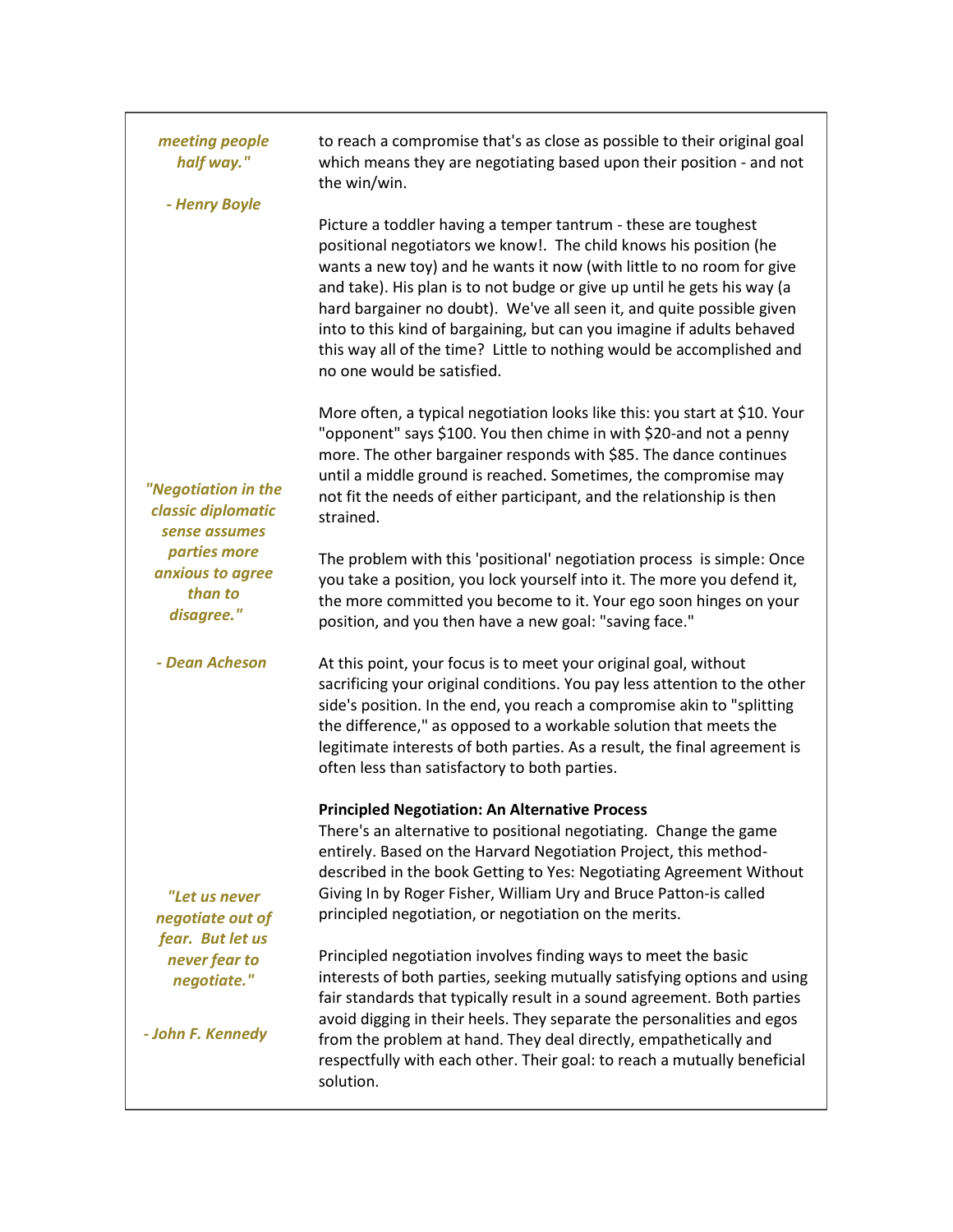